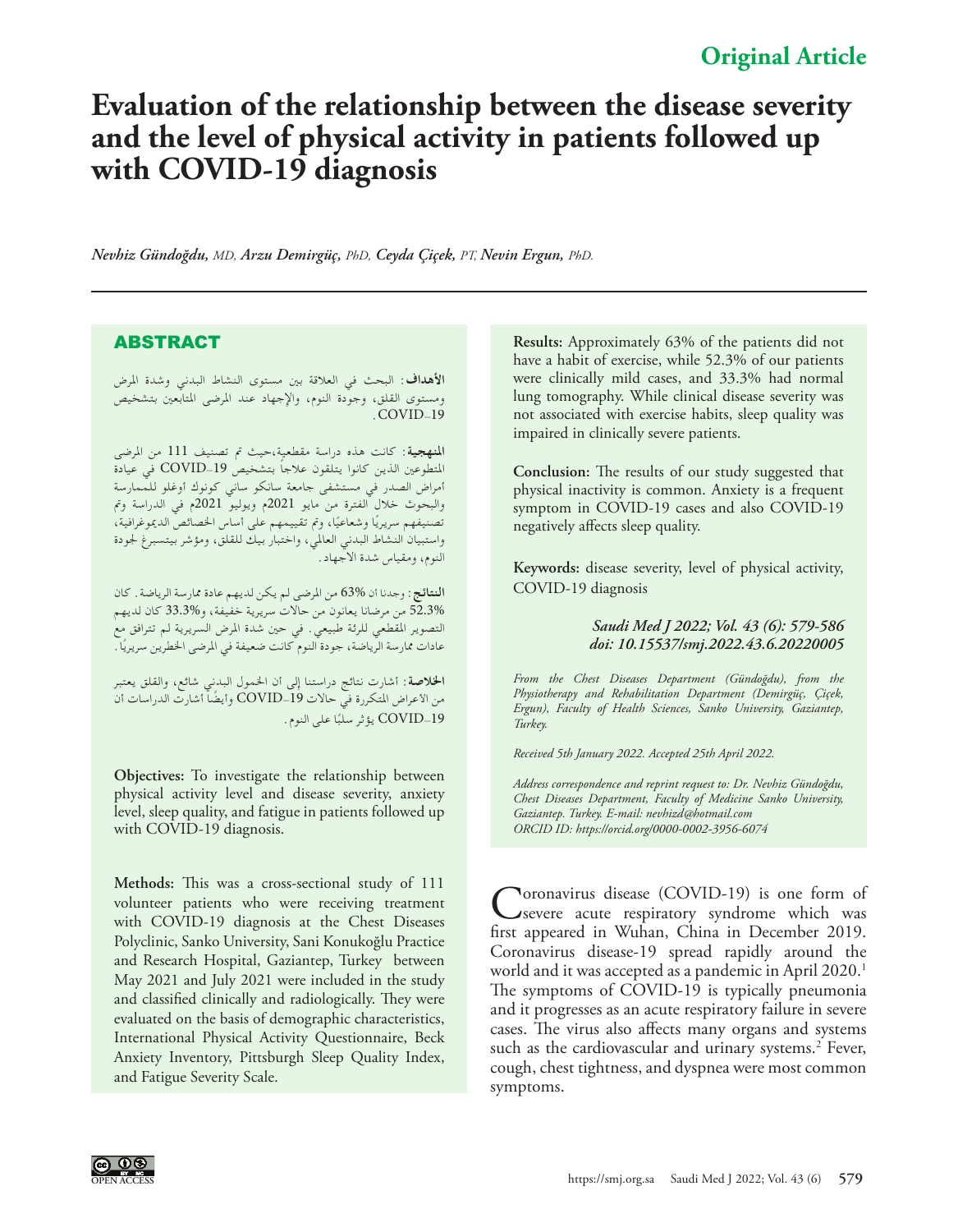It has been shown that the host's immunity plays a critical role in the response against the virus in patients with COVID-19. It was suggested that the patients who had healthy immune system responses, the disease severity decreased and the recovery time shorten. It is well known that regular physical activity plays important role to supporting the components of the immune system. In addition, physical activity is recognized as a non-pharmacological, inexpensive, and readily available method of coping with COVID-19 risk factors.<sup>3</sup>

A current issue of concern is the lack of physical activity on the general population, particularly on the elderly people and people with cardiovascular disease.<sup>4[-6](#page-6-4)</sup>

During the pandemic, sleep quality is another important component for a healthy life. Early research has shown that in individuals isolated during the COVID-19 outbreak in China their sleep quality has decreased.[5,](#page-6-5)6 The World Health Organization indicated that, fatigue is one of the general symptoms, as well as fever and dry cough, among COVID-19 cases.[7](#page-6-6)

Recent evidence suggested that regular exercise habit increases the endurance of the cardiorespiratory system, and strengths the immune system by activating lymphocytes and may reduce the disease severity in COVID-19.<sup>[8,](#page-6-7)9</sup> It is not clear that regular exercise improves response of immune system to respiratory virus susceptibility in humans. On the other hand, limited information is available on how physical activity affects the immune system response associated with COVID-19 susceptibility. It is emphasized that as the pandemic continues, retrospective studies are of utmost importance to determine if physical activity status has any impact on the COVID-19 condition.<sup>10</sup> In this study, we aimed to investigate the relationship between physical activity level and disease severity, anxiety level, sleep quality, and fatigue in patients followed up with COVID-19 diagnosis.

**Methods.** This cross-sectional study was carried out at Sanko University, Gaziantep, Turkey. Prior to the study, Sanko University Ethics Committee for Non-Invasive Research approved the study. This study was carried out in accordance with the Helsinky Declaration principles. No sample size justification during the 2 months study period due to the pandemic difficulties,

**Disclosure.** Authors have no conflict of interests, and the work was not supported or funded by any drug company.

therefore all the patients who volunteered to participate the study were included. The study carried out 111 volunteer patients who were receiving treatment with COVID-19 diagnosis in the Chest Diseases Polyclinic, Sanko University Sani Konukoğlu Practice and Research Hospital between May 2021 and July 2021. The inclusion criteria were ≥18 years of age, positive nasopharyngeal or oropharyngeal swab samples, or confirmed lung infection on computed tomography (CT) scan. Patients who were treated in the intensive care unit, had a previous cerebrovascular accident, psychiatric disease, obstructive sleep apnea syndrome, congestive heart failure, using sleeping pills, and had cooperation problems were excluded.

All patients were evaluated clinically and by radiologically methods. Based on the CT findings; a pulmonologist classified the patients as normal lung image, mild lung involvement (20% ground glass), moderate lung involvement (20-50% ground glass), and severe lung involvement (more than 50% ground glass). After the tomography classification, patients were grouped as; clinically mild, moderate, severe, and critical COVID-19 cases. Cases were included in one of the groups; mild - if mild symptoms and no findings on imaging; moderate - if fever and respiratory tract infection symptoms and pneumonia findings on imaging; severe- if respiratory frequency ≥30/min or oxygen saturation ≤93% or partial pressure of oxygen/ fractional inspired oxygen ≤300 mmHg or lesions seen to be progressing more than half within 1-2 days on lung imaging; and critical - if shock, respiratory failure severe enough to require mechanical ventilation, and other organ failures requiring intensive care follow-up. As there are only 3 severe cases, medium and sever groups were combined in the statistical calculations.

Within the scope of socio-demographic evaluation, age, gender, height, weight, education level, occupation, smoking status, exercise habits, medications, and so on. were recorded.

Physical activity level was determined by using the International Physical Activity Questionnaire (IPAQ) short form's Turkish version.<sup>[11](#page-6-10),[12](#page-7-0)</sup> The validity and reliability study of the questionnaire in Turkey was carried out by Öztürk in  $2005.^{13}$  The questionnaire includes 7 questions on the time spent sitting, walking, doing moderate activities, and doing vigorous activities in the past 7 days. The metabolic equivalents (MET) method was used to determine the level of physical activity. Metabolic equivalent is the energy consumption per unit of any physical activity.<sup>1</sup> It corresponds to 3.5 mL/kg/min oxygen uptake.[14](#page-7-2) Physical activity score is calculated by multiplying 8 to calculate the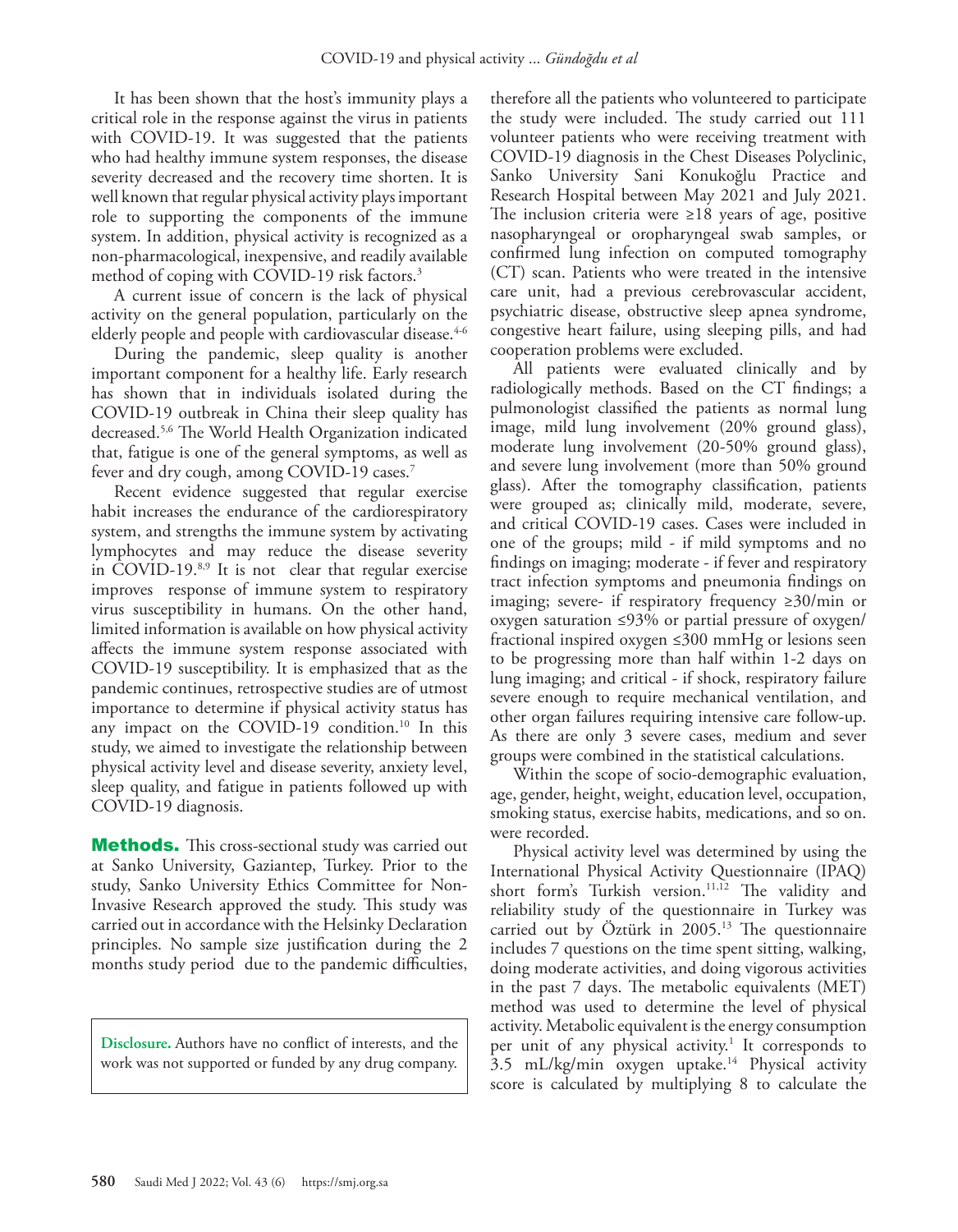IPAQ vigorous physical activity score, 4 to calculate the moderate-intensity physical activity score, and 3.3 to calculate the walking score, by multiplying the number of days and minutes of activity. The total score is obtained by summing each component. Apart from this continuous scoring, classification can also be made according to the numerical data obtained. Physical activity levels were classified as those physically inactive (<600 MET-min/week), those with low physical activity (600-3000 MET-min/week), and those with adequate physical activity (beneficial for health) (>3000 MET-min/week).

Patients' anxiety levels were measured with the Turkish version of the Beck Anxiety Inventory.[15](#page-7-3) The validity and reliability study of the questionnaire was completed by Ulusoy et al.<sup>[16](#page-7-4)</sup> Based on the scores of the inventory; patients were classified as normal (<10), mild (10-18), moderate (19-29), and severe (30-63).[16](#page-7-4)

The patients' sleep quality was evaluated by the Turkish version of Pittsburgh Sleep Quality Index (PSQI).17 The Turkish version of the questionnaire has validity and reliability.<sup>18</sup> The scale classified the sleep quality as good sleep and bad sleep, and contains 24 questions. Of these, 19 are self-evaluation questions while 5 are answered by the individual's spouse or roommate. These 5 questions answered by the individual's spouse or roommate are not included while calculating the index score. The said 19 questions assess 7 different components (subjective sleep quality, sleep latency, sleep duration, sleep efficiency, sleep disturbance, medication use, and daytime function evaluation). Some of the components relate to a single question, while others are linked to several questions. Each question is scored from 0 to 3. The sum of the sub-scores of these 7 components gives the total index score ranging from 0 to 21. High scores indicate poor sleep quality. The index does not demonstrate the presence of sleep disturbance or the prevalence of sleep disturbances. However, a total PSQI score equal to or higher than 5 suggests poor sleep quality.<sup>18</sup>

Turkish version of the Fatigue Severity Scale was used to asses to fatigue level. The scale consists of 9 items that patients can apply on their own, and the total score is calculated by averaging the scores of 9 items. The lower the total score, the less fatigue.<sup>[19](#page-7-6)</sup>

*Statistical analysis.* The Number Cruncher Statistical System, 2007 (Kaysville, Utah, USA) was used for data analysis. While evaluating the study data, we checked the distribution of the data with the Shapiro-Wilk test, in addition to using descriptive statistical methods (mean, standard deviation, median, frequency, ratio, minimum, maximum). The Kruskal-Wallis test was used for the

comparison of quantitative data of three or more groups without normal distribution and the Mann-Whitney U-test for the comparison of 2 groups without normal distribution. The Chi-square analysis was utilized to determine the relationship between qualitative data. The relationship between the questionnaire scores used in the evaluation and the patient's age and body mass index was clarified with the results of the correlation analysis We used Spearman's correlation analysis to determine the relationship between quantitative data. Significance level was set at 0.01 and 0.05.

**Results.** The study was carried out between January-April 2021 after the ethics committee approval. We completed the study with 111 COVID-19 patients who had the inclusion criteria. The patients were aged between 19-79 years, and their mean age was 47.21 years (SD 14.65). Their body mass index mean was  $28.49 \text{ kg/m}^2 \text{ (SD 5.22)}$  and only 30% was adequate weight. It is noteworthy that only 16% of the individuals were smoking, and 63% of participants was inactive (did not have regular exercise habits). **Table 1** shows the general demographic and clinical characteristics of the patients.

**Table 2** summarizes the results of correlation analysis. We detected a weak positive correlation between age and body mass index and a strong positive correlation between age and IPAQ total score (*p*<0.05). There was a moderate positive correlation between Beck Anxiety Inventory score and Fatigue Severity Scale score, PSQI subjective sleep quality, sleep disturbance, and daytime dysfunction, and a weak positive correlation between Beck Anxiety Inventory score and sleep latency, use of sleeping medication, and PSQI total score (*p*<0.05). There was a weekly positive correlation between Fatigue Severity Scale score and PSQI subjective sleep quality. Also it was found that a very weekly positive correlation between Fatigue Severity Scale score and PSQI total score  $(p<0.05)$ .

The CT results showed that the patients were equally distributed among the groups. **Table 3** summarizes the changes in the evaluation parameters based on the CT results. Age and body mass index values were significantly different between patients with mild or moderate lung involvement and patients with normal lung image (**Table 3**) (*p*<0.05). The mean age of individuals with normal lung image was significantly lower than those with mild or moderate lung involvement (*p*<0.05). On the other hand, the mean body mass index of individuals with moderate lung involvement was significantly higher than those with normal lung image or mild lung involvement (*p*<0.05).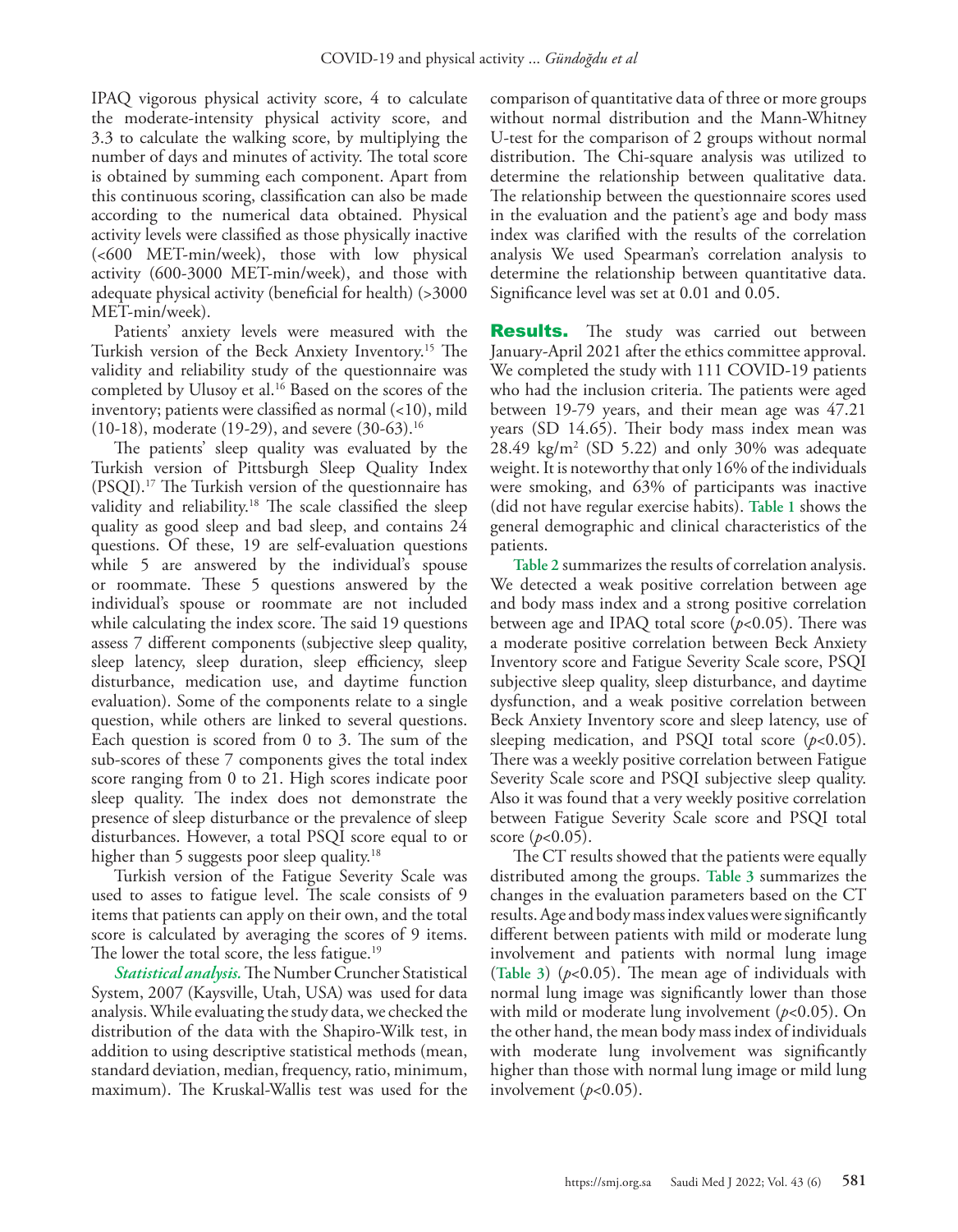| Table 1 - General demographic and clinical characteristics of the patients. |  |
|-----------------------------------------------------------------------------|--|
|-----------------------------------------------------------------------------|--|

| Characteristics<br>$\%$<br>$\mathbf n$                                 |  |
|------------------------------------------------------------------------|--|
| Gender                                                                 |  |
| Female<br>58<br>47.7                                                   |  |
| Male<br>53<br>52.3                                                     |  |
|                                                                        |  |
| Age groups<br>45<br>40.5                                               |  |
| ≤44 years: young adult<br>42<br>45-59 years: middle-aged<br>37.8       |  |
| 21<br>60-74 years: old<br>18.9                                         |  |
| 3<br>75-79 years: elderly<br>2.7                                       |  |
| Body mass index distribution                                           |  |
| 18.5-24.9 kg/m <sup>2</sup> : adequate weight<br>30<br>27              |  |
| 25-29.9 kg/m <sup>2</sup> : overweight<br>42<br>37.8                   |  |
| 30-34.99 kg/m <sup>2</sup> : obese<br>26<br>23.4                       |  |
| 35-39.99 kg/m <sup>2</sup> : moderate obese<br>11<br>9.9               |  |
| 40-49.99 kg/m <sup>2</sup> : morbid obese<br>2<br>1.8                  |  |
| <b>Education</b> status                                                |  |
| 3<br>2.7<br>Illiterate                                                 |  |
| 29<br>26.1<br>Primary education                                        |  |
| 5<br>4.5<br>Secondary education                                        |  |
| 25<br>22.5<br>High school                                              |  |
| 44.1<br>49<br>University                                               |  |
| <b>Smoking</b> status                                                  |  |
| Never smoked<br>88<br>79.3                                             |  |
| 5<br>4.5<br>Quitted                                                    |  |
| 18<br>16.2<br>Smokes                                                   |  |
| Exercise habit                                                         |  |
| No<br>70<br>63.1                                                       |  |
| 41<br>36.9<br>Yes                                                      |  |
| <b>Hypertension</b> diagnosis                                          |  |
| $\rm No$<br>87<br>78.4                                                 |  |
| 24<br>21.6<br>Yes                                                      |  |
| Diabetes diagnosis                                                     |  |
| No<br>88<br>79.3                                                       |  |
| 23<br>20.7<br>Yes                                                      |  |
| Coronary artery disease diagnosis                                      |  |
| $\rm No$<br>105<br>94.6                                                |  |
| 6<br>5.4<br>Yes                                                        |  |
| Clinical classification                                                |  |
| Mild<br>58<br>52.3                                                     |  |
| 53<br>47.7<br>Moderate and severe                                      |  |
| Classification based on computed tomography                            |  |
|                                                                        |  |
| 37<br>33.3<br>Normal lung image<br>37<br>Mild lung involvement<br>33.3 |  |
| 37<br>33.3<br>Moderate lung involvement                                |  |

The patients were divided into groups as mild, moderate, or severe COVID-19 cases according to their clinical symptoms. Table 4 summarizes the change in evaluation parameters based on clinical classification. We observed a significant difference in age, body mass index, and PSQI total scores between clinically mild and moderate or severe patients (*p*<0.05) (**Table 4**). Clinically moderate or severe patients had significantly higher age, body mass index, and PSQI scores.

**Discussion.** The study was planned to evaluate the relationship between physical activity level and disease severity, anxiety level, sleep quality, and fatigue in COVID-19 patients. We observed a strong positive correlation between patient age and IPAQ total score. Additionally, we determined a moderately positive correlation between Beck Anxiety Inventory score and Fatigue Severity Scale score, PSQI subjective sleep quality, sleep disturbance, and daytime dysfunction.

After the first year of the COVID-19 pandemic, the results of research on the effects of COVID-19 on the prognosis, health and wellness behaviors have begun to be published.[20-](#page-7-7)[24](#page-7-8) We interpreted the results of our research in the light of previous research findings.

In our study, observed positive correlation between patient age and physical activity level is not surprising. According to the World Health Organization's classification, middle age is 44-60, elderly age is 60-75, senile age is  $75-90.^{25}$  The majority  $(40.5%)$  of our patients in the study were in the young adult group, and the number of elderly and senile age patients were low. Therefore, we did not determine a correlation as to the decrease in physical activity level with age.

One of the important findings of our study was the relationship between sleep disorders and anxiety. Several restrictions and lifestyle changes aimed to prevent the spread of different viruses have been reported to deteriorate the psychological well-being of individuals.<sup>26</sup> The quarantine practice has been shown to have negative psychological impacts during previous outbreaks.<sup>[22](#page-7-11)</sup> It was thought that general psychological problems related to the pandemic process may increase the susceptibility of patients to anxiety during Covid 19 treatment. It has been noted that psychological symptoms such as stress, anxiety, and depression increase in relation to the time spent in quarantine. $23$  Sleep is also negatively affected in people impacted by the COVID-19 outbreak. Early research has shown that individuals isolated during the COVID-19 outbreak in China demonstrated poor sleep quality.<sup>[27](#page-7-13),[28](#page-7-14)</sup> Lopez-Bueno et al<sup>23</sup> suggested that decreased psychological well-being and mental health during the COVID-19 quarantine are associated with health habits such as alcohol consumption, diet, physical activity, and sleep. Similarly, Ingram et al<sup>29</sup> showed that negative mood states such as anxiety, tension, and depression were associated with poor sleep. A comprehensive study including review and meta-analysis emphasized the high level of correlation between sleep problems and anxiety and depression.<sup>30</sup> In our study, anxiety has been revealed to be a crucial parameter negatively affecting sleep quality in patients. It is possible that increased anxiety during the inpatient treatment period, and the need to stay away from family members play a role in worsening sleep health of the patients.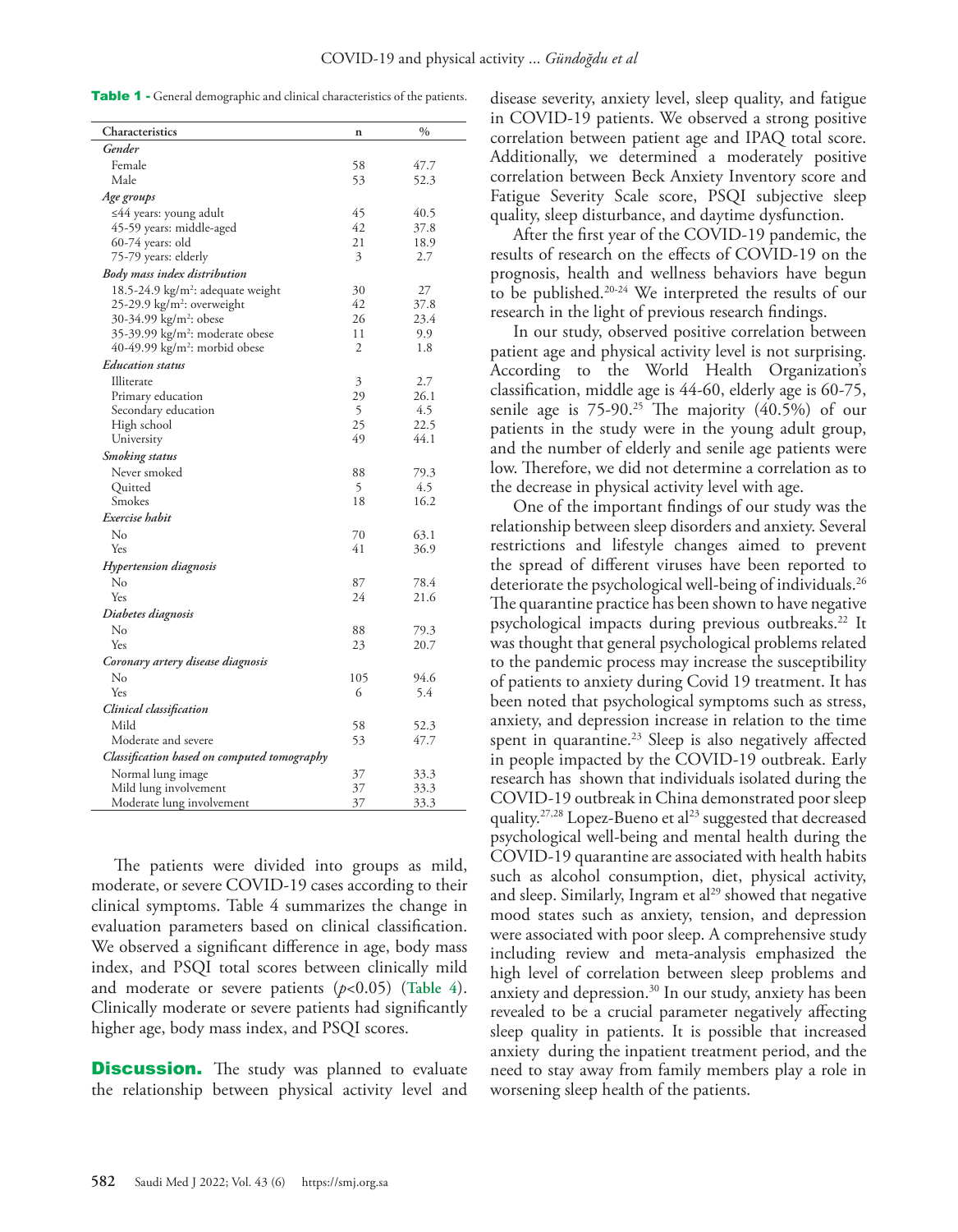Table 2 - Correlation analysis results. The relationship between the questionnaire scores used in the evaluation and the patient's age and body mass index was clarified with the results of the correlation analysis.

| Variables                                | Age<br>(year)                                           | BMI<br>(kg/m <sup>2</sup> ) | <b>IPAQ</b><br>Total<br>score<br>(MET)         | <b>Beck anxiety</b><br>inventory<br>score | Fatigue severity<br>scale score | <b>PSQI</b><br>Subjective<br>sleep<br>quality |
|------------------------------------------|---------------------------------------------------------|-----------------------------|------------------------------------------------|-------------------------------------------|---------------------------------|-----------------------------------------------|
| Age (year)                               | $\mathbf{1}$                                            |                             |                                                |                                           |                                 |                                               |
| $BMI$ (kg/m <sup>2</sup> )               | $0.000**$<br>0.374(r)                                   | 1                           |                                                |                                           |                                 |                                               |
| IPAQ total score (MET)                   | $0.003**$<br>0.972(r)                                   | 0.398<br>0.081(r)           | 1                                              |                                           |                                 |                                               |
| Beck anxiety inventory score             | 0.803<br>$-0.024(r)$                                    | 0.421<br>$-0.077(r)$        | 0.526<br>$-0.054(r)$                           | 1                                         |                                 |                                               |
| Fatigue severity scale score             | 0.054<br>0.184(r)                                       | 0.784<br>$-0.026(r)$        | 0.296<br>$-0.164(r)$                           | $0.000**$<br>0.445(r)                     | 1                               |                                               |
| PSQI subjective sleep quality            | 0.663<br>0.042(r)                                       | 0.394<br>$-0.082(r)$        | 0.498<br>$-0.065(r)$                           | $0.000**$<br>0.476(r)                     | $0.000**$<br>0.347(r)           | $\mathbf 1$                                   |
| PSQI sleep onset latency                 | 0.686<br>0.039(r)                                       | 0.998<br>0.000(r)           | 0.500<br>$-0.065(r)$                           | $0.000**$<br>0.396(r)                     | 0.215<br>0.119(r)               | $0.000**$<br>0.384(r)                         |
| PSQI sleep duration                      | 0.547<br>$-0.058(r)$                                    | 0.158<br>0.135(r)           | 0.731<br>0.033(r)                              | 0.863<br>$-0.017(r)$                      | 0.186<br>$-0.127(r)$            | 0.364<br>0.087(r)                             |
| PSQI sleep efficiency                    | 0.514<br>0.063(r)                                       | 0.512<br>0.063(r)           | 0.139<br>$-0.141(r)$                           | 0.686<br>0.039(r)                         | 0.817<br>$-0.022(r)$            | 0.265<br>0.107(r)                             |
| PSQI sleep disturbances                  | 0.428<br>0.076(r)                                       | 0.533<br>0.060(r)           | 0.538<br>$-0.059(r)$                           | $0.000**$<br>0.487(r)                     | 0.054<br>0.183(r)               | $0.001**$<br>0.319(r)                         |
| PSQI use of sleeping medication          | 0.652<br>$-0.043(r)$                                    | 0.613<br>$-0.049(r)$        | 0.613<br>0.048(r)                              | $0.025*$<br>0.212(r)                      | 0.495<br>0.065(r)               | $0.030*$<br>0.206(r)                          |
| PSQI daytime dysfunction                 | 0.259                                                   | 0.312                       | 0.160                                          | $0.000**$                                 | 0.055                           | $0.000**$                                     |
|                                          | $-0.108(r)$                                             | $-0.097(r)$                 | $-0.134(r)$                                    | 0.533(r)                                  | 0.183(r)                        | 0.495(r)                                      |
| PSOI total score                         | 0.835                                                   | 0.752                       | 0.354                                          | $0.000*$                                  | $0.039*$                        | $0.000**$                                     |
| $\cdot$ $\sim$<br>$\cdots$<br>$\sqrt{2}$ | 0.020(r)<br>$1 \quad 0 \quad 0 \quad 1 \quad 1 \quad 0$ | 0.030(r)<br>$+1$ 1) $+/-$   | $-0.184(r)$<br>$\cdot$ $\cdot$ $\cdot$ $\circ$ | 0.215(r)<br>$1 \cap 011$                  | 0.193(r)<br>$1/2$ $1 \quad 1$   | 0.620(r)<br>$\mathbf{1}$                      |

\*Correlation is significant at the 0.05 level (2-tailed). \*\*Correlation is significant at the 0.01 level (2-tailed). r: correlation efficient, BMI: body mass index, PSQI: Pittsburgh Sleep Quality Index, MET: metabolic equivalent, BMI: body mass index

Table 2 - Correlation analysis results. The relationship between the questionnaire scores used in the evaluation and the patient's age and body mass index was clarified with the results of the correlation analysis (continuation).

| Variables                                                                                                                                                                                                                               | <b>PSQI</b><br>sleep onset<br>latency | PSQI sleep<br>duration | <b>PSQI</b><br>sleep<br>efficiency | PSQI sleep<br>disturbances | <b>PSQI</b> Use<br>of sleeping<br>medication | <b>PSQI</b><br>dDaytime<br>dysfunction | <b>PSQI</b><br>total<br>score |
|-----------------------------------------------------------------------------------------------------------------------------------------------------------------------------------------------------------------------------------------|---------------------------------------|------------------------|------------------------------------|----------------------------|----------------------------------------------|----------------------------------------|-------------------------------|
| Age (year)                                                                                                                                                                                                                              |                                       |                        |                                    |                            |                                              |                                        |                               |
| Body mass index $(kg/m2)$                                                                                                                                                                                                               |                                       |                        |                                    |                            |                                              |                                        |                               |
| IPAQ total score (MET)                                                                                                                                                                                                                  |                                       |                        |                                    |                            |                                              |                                        |                               |
| Beck anxiety inventory score                                                                                                                                                                                                            |                                       |                        |                                    |                            |                                              |                                        |                               |
| Fatigue severity scale score                                                                                                                                                                                                            |                                       |                        |                                    |                            |                                              |                                        |                               |
| PSQI subjective sleep quality                                                                                                                                                                                                           |                                       |                        |                                    |                            |                                              |                                        |                               |
| PSQI sleep onset latency                                                                                                                                                                                                                |                                       |                        |                                    |                            |                                              |                                        |                               |
| PSQI Sleep duration                                                                                                                                                                                                                     | 0.383<br>0.084(r)                     |                        |                                    |                            |                                              |                                        |                               |
| PSQI sleep efficiency                                                                                                                                                                                                                   | 0.383<br>0.084(r)                     | $0.000**$<br>0.603(r)  | 1                                  |                            |                                              |                                        |                               |
| PSQI sleep disturbances                                                                                                                                                                                                                 | $0.000**$<br>0.360(r)                 | 0.713<br>$-0.035(r)$   | 0.594<br>0.051(r)                  | 1                          |                                              |                                        |                               |
| PSQI use of sleeping medication                                                                                                                                                                                                         | $0.004**$<br>0.274(r)                 | 0.218<br>0.118(r)      | 0.419<br>0.078(r)                  | 0.441<br>0.074(r)          | 1                                            |                                        |                               |
| PSQI daytime dysfunction                                                                                                                                                                                                                | $0.000**$<br>0.388(r)                 | 0.345<br>0.090(r)      | 0.055<br>0.183(r)                  | $0.000**$<br>0.414(r)      | $0.009**$<br>0.249(r)                        | 1                                      |                               |
| PSQI total score                                                                                                                                                                                                                        | $0.000**$                             | $*0.000$               | $0.000**$                          | $0.000**$                  | $0.000**$                                    | $0.000**$                              | 1                             |
|                                                                                                                                                                                                                                         | 0.652(r)                              | 0.507(r)               | 0.537(r)                           | 0.576(r)                   | 0.452(r)                                     | 0.647(r)                               |                               |
| *Correlation is significant at the 0.05 level (2-tailed). **Correlation is significant at the 0.01 level (2-tailed). r: correlation<br>efficient, BMI: body mass index, PSQI: Pittsburgh Sleep Quality Index, MET: metabolic equivalent |                                       |                        |                                    |                            |                                              |                                        |                               |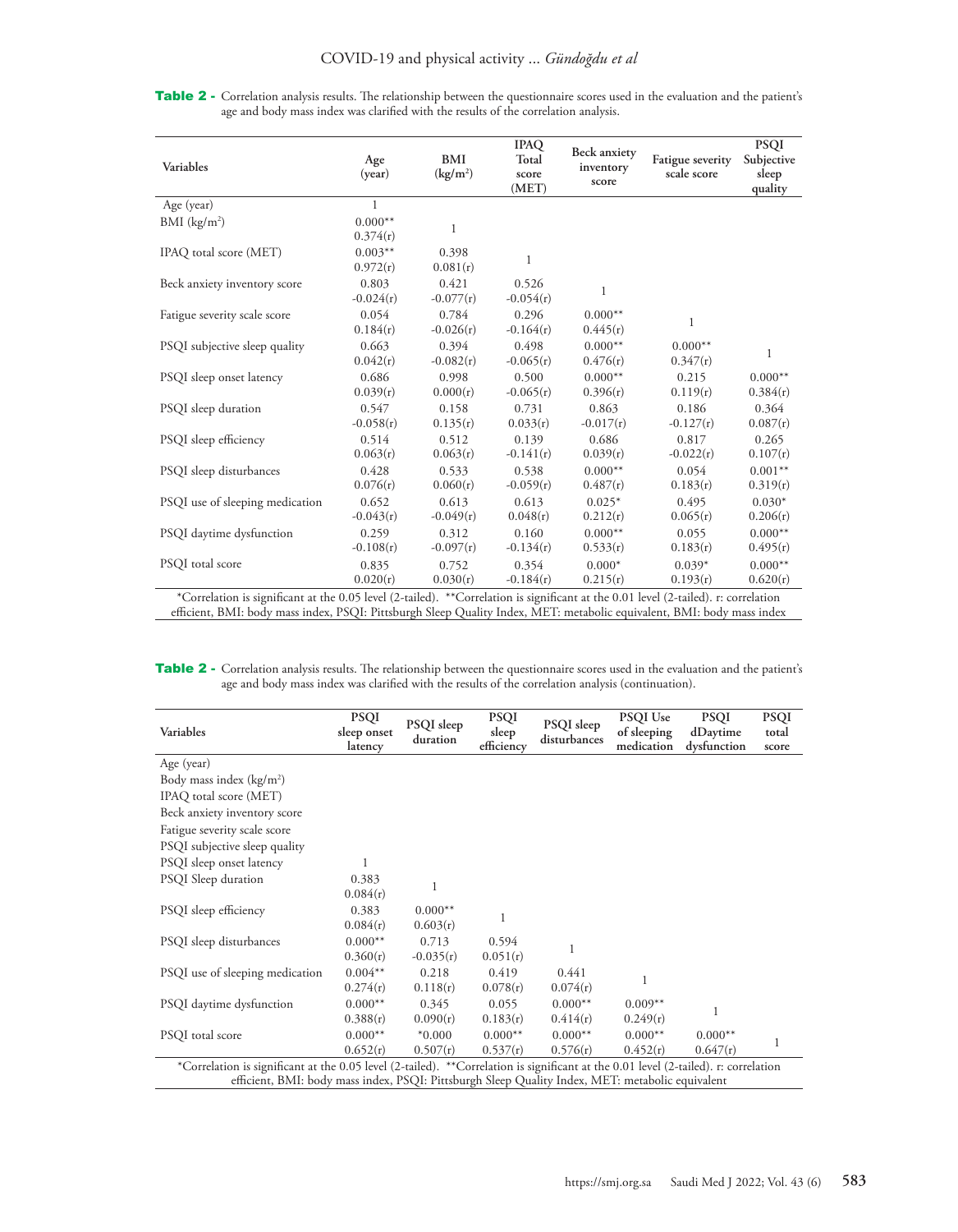Table 3 - Comparison of age, body mass index, IPAQ total score, fatigue severity scale total score, beck anxiety inventory score, and PSQI scale total score against computed tomography classification.

| Computed tomography classification                                         | Mean    | <b>SD</b> | $P$ -value |  |  |  |
|----------------------------------------------------------------------------|---------|-----------|------------|--|--|--|
| Age (year)                                                                 |         |           |            |  |  |  |
| Normal lung (37 patients)                                                  | 38.35   | 13.87     |            |  |  |  |
| Mild lung involvement (37 patients)                                        | 50.56   | 12.93     | $0.004**$  |  |  |  |
| Moderate lung involvement                                                  | 52.72   | 13.13     |            |  |  |  |
| Total: 111 patients                                                        |         |           |            |  |  |  |
| Body mass index ( $kg/m^2$ )                                               |         |           |            |  |  |  |
| Normal lung (37 patients)                                                  | 26.77   | 5.01      |            |  |  |  |
| Mild lung involvement (37 patients)                                        | 26.96   | 4.72      | $0.040*$   |  |  |  |
| Moderate lung involvement                                                  | 29.72   | 5.57      |            |  |  |  |
| Total: 111 patients                                                        |         |           |            |  |  |  |
| <b>IPAQ</b> total score (MET)                                              |         |           |            |  |  |  |
| Normal lung (37 patients)                                                  | 1016.40 | 1761.99   |            |  |  |  |
| Mild lung involvement (37 patients)                                        | 768.36  | 1708.06   | 0.238      |  |  |  |
| Moderate lung involvement                                                  | 960.98  | 1669.64   |            |  |  |  |
| Total: 111 patients                                                        |         |           |            |  |  |  |
| Fatigue severity scale total score                                         |         |           |            |  |  |  |
| Normal lung (37 patients)                                                  | 3.30    | 1.44      |            |  |  |  |
| Mild lung involvement (37 patients)                                        | 3.58    | 1.67      | 0.786      |  |  |  |
| Moderate lung involvement                                                  | 3.70    | 1.80      |            |  |  |  |
| Total: 111 patients                                                        |         |           |            |  |  |  |
| Beck anxiety inventory score                                               |         |           |            |  |  |  |
| Normal lung (37 patients)                                                  | 8.94    | 8.22      |            |  |  |  |
| Mild lung involvement (37 patients)                                        | 9.45    | 8.44      | 0.826      |  |  |  |
| Moderate lung involvement                                                  | 9.32    | 7.14      |            |  |  |  |
| Total: 111 patients                                                        |         |           |            |  |  |  |
| <b>PSQI</b> scale total score                                              |         |           |            |  |  |  |
| Normal lung (37 patients)                                                  | 3.64    | 2.27      |            |  |  |  |
| Mild lung involvement (37 patients)                                        | 4.51    | 3.32      | 0.420      |  |  |  |
| Moderate lung involvement                                                  | 4.81    | 3.57      |            |  |  |  |
| Total: 111 patients                                                        |         |           |            |  |  |  |
| *Correlation is significant at the 0.05 level (2-tailed). **Correlation is |         |           |            |  |  |  |
| significant at the 0.01 level (2-tailed). r: correlation efficient, PSQI:  |         |           |            |  |  |  |
| Pittsburgh Sleep Quality Index, MET: metabolic equivalent, SD:             |         |           |            |  |  |  |
| standard deviation                                                         |         |           |            |  |  |  |

Previous studies reported that in patients with COVID-19 the incidence of fatigue was 44 to 69.6%.[30](#page-7-15)[-33](#page-7-16) We also observed a positive correlation between depression levels and sleep problems in our patients. Townsend et al<sup>34</sup> concluded that there was a correlation between pre-existing depression and fatigue in patients with COVID-19 diagnosis.This is similar to the result of our research.

In order to better understand the impact of age, body mass index, and physical activity level variables on the disease severity in COVID-19, we compared the individuals with normal lung image and mild and moderate lung involvement based on their CT results. The 3 groups showed no difference in terms of physical activity level according to IPAQ results.

Table 4 - Comparison of age, body mass index, IPAQ total score, fatigue severity scale total score, beck anxiety inventory score, and PSQI scale total score against clinical classification.

| Clinical classification                                                                                                                                 | Mean    | <b>SD</b> | $P$ -value   |  |  |  |
|---------------------------------------------------------------------------------------------------------------------------------------------------------|---------|-----------|--------------|--|--|--|
| Age (year)                                                                                                                                              |         |           |              |  |  |  |
| Mild (58 patients)                                                                                                                                      | 42.81   | 14.96     |              |  |  |  |
| Moderate or severe (53 patients)                                                                                                                        | 52.03   | 12.78     | ${<}0.01**$  |  |  |  |
| Total: 111 patients                                                                                                                                     |         |           |              |  |  |  |
| Body mass index ( $kg/m^2$ )                                                                                                                            |         |           |              |  |  |  |
| Mild (58 patients)                                                                                                                                      | 27.23   | 4.75      |              |  |  |  |
| Moderate or severe (53 patients)                                                                                                                        | 29.86   | 5.41      | ${<}0.01***$ |  |  |  |
| Total: 111 patients                                                                                                                                     |         |           |              |  |  |  |
| <b>IPAQ</b> total score (MET)                                                                                                                           |         |           |              |  |  |  |
| Mild (58 patients)                                                                                                                                      | 1878.22 | 246.62    |              |  |  |  |
| Moderate or severe (53 patients)                                                                                                                        | 1502.10 | 206.32    | 0.993        |  |  |  |
| Total: 111 patients                                                                                                                                     |         |           |              |  |  |  |
| Fatigue severity scale total score                                                                                                                      |         |           |              |  |  |  |
| Mild (58 patients)                                                                                                                                      | 3.29    | 1.57      |              |  |  |  |
| Moderate or Severe (53 patients)                                                                                                                        | 3.78    | 1.68      | 0.112        |  |  |  |
| Total 111 patients                                                                                                                                      |         |           |              |  |  |  |
| Beck anxiety inventory score                                                                                                                            |         |           |              |  |  |  |
| Mild (58 patients)                                                                                                                                      | 8.13    | 7.66      |              |  |  |  |
| Moderate or Severe (53 patients)                                                                                                                        | 10.45   | 8.03      | 0.124        |  |  |  |
| Total 111 patients                                                                                                                                      |         |           |              |  |  |  |
| *Correlation is significant at the 0.05 level (2-tailed). **Correlation is<br>significant at the 0.01 level (2-tailed). r: correlation efficient, PSQI: |         |           |              |  |  |  |
| Pittsburgh Sleep Quality Index, MET: metabolic equivalent, SD: standard                                                                                 |         |           |              |  |  |  |
| deviation,                                                                                                                                              |         |           |              |  |  |  |

The results of our research could not provide an idea on the relationship between physical activity level and COVID-19 prognosis or severity. It is stated that the immune system can be modulated with regular physical activity; however, no scientific relationship has been established between physical activity and COVID-19 currently.<sup>35</sup> A study carried out in Brazil<sup>[36](#page-7-18)</sup> concluded that among hospitalized COVID-19 patients who were physically active and inactive, there was no difference in terms of intubation prevalence, oxygen therapy, symptoms, and length of stay in hospital. The similarity of the physical activity level evaluated with the IPAQ in our study supports the result of this research.

Tavakol et al $37$  evaluated the relationship between physical activity, healthy lifestyle, and COVID-19 severity in the elderly. Contrary to the results of our study, Tavakol et al<sup>37</sup> found a correlation between weekly energy expenditure level and disease severity. On average, our study included middle-aged individuals, and they are likely to be slightly more active than the elderly. In our study, this fact may have resulted in a finding different than the mentioned research. The absence of serious cases among our patients and the fact that all patients had similar activity levels seem to explain this different result.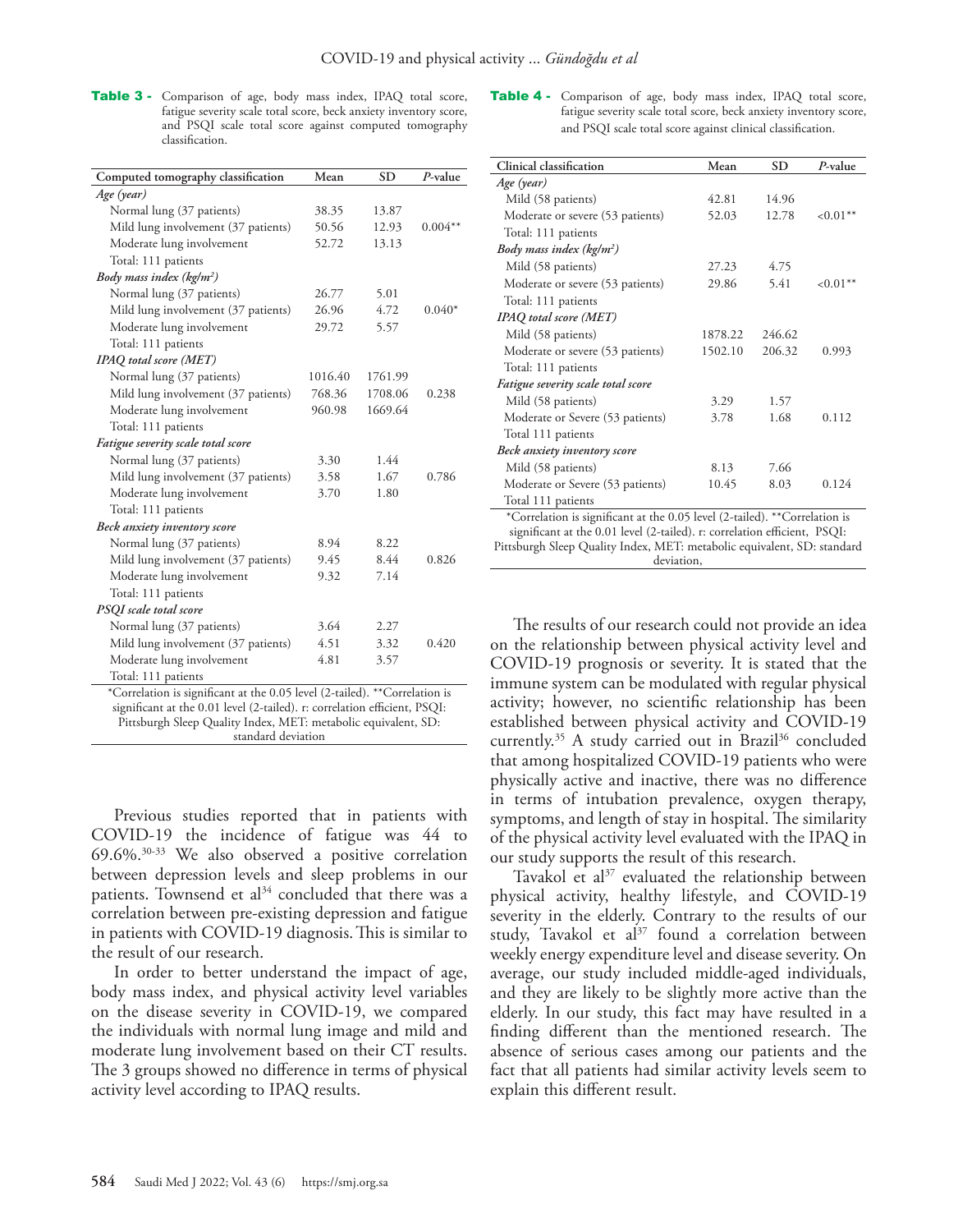Age has been highlighted as a crucial variable determining disease severity in COVID-19 patients.<sup>38</sup> Another meta-analysis study demonstrated that while mortality by age was 1% lower in patients under 50 years of age, it increased exponentially in those over 50[.39](#page-7-21) The mean age of the patients included in our study is 47 years. No patient showed severe lung involvement and was not evaluated as a clinically severe COVID-19 case. The mean age of individuals with normal lung image was significantly lower than those with mild or moderate lung involvement. Another observation consistent with this finding was that the patients clinically in the moderate or severe group were older. All these results are in line with the literature.

It is assumed that there may be a correlation between obesity and COVID-19 severity since respiratory tract infections display a worse course in obese individuals. Considering that obesity is a common risk factor increasing disease severity in influenza and COVID-19, it is important to investigate the relationship between obesity and COVID-19 severity[.40](#page-7-22)

Lifelong regular exercise has been reported to help maintain a sufficient balance between pro-inflammatory cytokines such as interleukin (IL)-8 and IL-1β and anti-inflammatory cytokines such as IL-1ra and IL-4. A sedentary, excess-calorie lifestyle also results in proinflammatory ACE1 bias.<sup>41</sup> A study with more than 5200 hospitalized COVID-19 patients demonstrated a strong correlation between obesity and critical disease. It has been observed that obese patients under the age of 60 are 3 times more likely to need intensive care than those who are slim[.42](#page-7-23)

Our results relating to body mass index were in support of the current literature. The mean body mass index of individuals with moderate lung involvement was significantly higher than those with normal lung image or mild lung involvement. Similarly, the body mass index of clinically moderate or severe cases was higher than those with mild symptoms.

*Study limitation.* Our study provided an idea on the effect of age, body mass index, and physical activity level on disease severity in patients diagnosed with COVID-19. However, our study presents some limitations. The first is the lack of generalizability since our sample was not large enough. The second is the exclusion of patients in the intensive care unit. The fact that these patients could not be evaluated when their condition was stable after their discharge from the intensive care unit prevented us from obtaining clearer information on the relationship between the clinical manifestation of COVID-19 and age, body mass index, and physical activity level. Lastly, because of the

cross-sectional design of the study; the results did not clearly show a cause-effect relationship between body mass index and physical activity level on disease severity in patients diagnosed with COVID-19. This is an important limitation of the study and must be clearly stated in the discussion section.

In conclusion. our study could not show a relationship between the level of physical activity and the severity of the COVID-19 clinic. The results of our study suggested that physical inactivity is common, anxiety is frequent symptom in COVID-19 cases and also that COVID-19 negatively affects sleep quality.

Acknowledgment. *The authors gratefully International Language Services Ltd. for English language editing.*

## References

- <span id="page-6-0"></span> 1. [World Health Organization. Coronavirus disease 2019](https://www.who.int/docs/default-source/coronaviruse/situation-reports/20200405-sitrep-76-covid-19.pdf?sfvrsn=6ecf0977_4-76)  [\(COVID-19\) Situation Report – 76. \[Updated 2020 April;](https://www.who.int/docs/default-source/coronaviruse/situation-reports/20200405-sitrep-76-covid-19.pdf?sfvrsn=6ecf0977_4-76)  [cited 2020 April 6\]. Available from: https://www.who.int/](https://www.who.int/docs/default-source/coronaviruse/situation-reports/20200405-sitrep-76-covid-19.pdf?sfvrsn=6ecf0977_4-76) [docs/default-source/coronaviruse/situation-reports/20200405](https://www.who.int/docs/default-source/coronaviruse/situation-reports/20200405-sitrep-76-covid-19.pdf?sfvrsn=6ecf0977_4-76) [sitrep-76-covid-19.pdf?sfvrsn=6ecf0977\\_4-76](https://www.who.int/docs/default-source/coronaviruse/situation-reports/20200405-sitrep-76-covid-19.pdf?sfvrsn=6ecf0977_4-76)
- <span id="page-6-1"></span> 2. [Yalçın M, Koçak E, Kaçar M. The role of exercise as a treatment](https://dergipark.org.tr/en/pub/anadoluklin/issue/53241/731902)  [and preventive strategy during Covid-19 pandemic.](https://dergipark.org.tr/en/pub/anadoluklin/issue/53241/731902) *AAnatol Clin* [2020; 25: 238-245.](https://dergipark.org.tr/en/pub/anadoluklin/issue/53241/731902)
- <span id="page-6-2"></span> 3. [American College of Sports Medicine. Exercise, immunity and](https://www.acsm.org/blog-detail/acsm-blog/2020/03/30/exercise-immunity-covid-19-pandemic)  [the COVID- 19 pandemic. \[Updated 2020 Mar 30; cited 2020](https://www.acsm.org/blog-detail/acsm-blog/2020/03/30/exercise-immunity-covid-19-pandemic)  [May 2\]. Available from: https://www.acsm.org/blog-detail/](https://www.acsm.org/blog-detail/acsm-blog/2020/03/30/exercise-immunity-covid-19-pandemic) [acsm-blog/2020/03/30/exercise-immunity-covid-19-pandemic](https://www.acsm.org/blog-detail/acsm-blog/2020/03/30/exercise-immunity-covid-19-pandemic)
- <span id="page-6-3"></span> 4. [Lippi G, Henry BM, Sanchis-Gomar F. Physical inactivity and](https://pubmed.ncbi.nlm.nih.gov/32270698/)  [cardiovascular disease at the time of coronavirus disease 2019](https://pubmed.ncbi.nlm.nih.gov/32270698/)  (COVID-19). *Eur J Prev Cardiol* [2020 06; 27: 906-908.](https://pubmed.ncbi.nlm.nih.gov/32270698/)
- <span id="page-6-5"></span> 5. [Pinto AJ, Dunstan DW, Owen N, Bonfá E, Gualano B.](https://pubmed.ncbi.nlm.nih.gov/32355296/)  [Combating physical inactivity during the COVID-19](https://pubmed.ncbi.nlm.nih.gov/32355296/)  pandemic. *Nat Rev Rheumatol* [2020; 16: 34734-34738.](https://pubmed.ncbi.nlm.nih.gov/32355296/)
- <span id="page-6-4"></span> 6. [Roschel H, Artioli GG, Gualano B. Risk of increased physical](https://pubmed.ncbi.nlm.nih.gov/32392620/)  [inactivity during COVID-19 outbreak in older people: a call for](https://pubmed.ncbi.nlm.nih.gov/32392620/)  actions. *J Am Geriatr Soc* [2020; 68: 1126-1128.](https://pubmed.ncbi.nlm.nih.gov/32392620/)
- <span id="page-6-6"></span> 7. [Xiao H, Zhang Y, Kong D, Li S, Yang N. Social Capital and](https://pubmed.ncbi.nlm.nih.gov/32194290/)  [Sleep Quality in Individuals Who Self-Isolated for 14 Days](https://pubmed.ncbi.nlm.nih.gov/32194290/)  [During the Coronavirus Disease 2019 \(COVID-19\) Outbreak](https://pubmed.ncbi.nlm.nih.gov/32194290/)  [in January 2020 in China.](https://pubmed.ncbi.nlm.nih.gov/32194290/) *Med Sci Monit* 2020; 26: e923921.
- <span id="page-6-7"></span> 8. [Simpson RJ, Katsanis E. The immunological case for staying](https://www.ncbi.nlm.nih.gov/pmc/articles/PMC7165095/)  [active during the COVID-19 pandemic.](https://www.ncbi.nlm.nih.gov/pmc/articles/PMC7165095/) *Brain Behav Immun* [2020; 87: 6-7.](https://www.ncbi.nlm.nih.gov/pmc/articles/PMC7165095/)
- <span id="page-6-8"></span> 9. [Mohamed A, Alawna M. Role of increasing the aerobic capacity](https://pubmed.ncbi.nlm.nih.gov/32388326/)  [on improving the function of immune and respiratory systems](https://pubmed.ncbi.nlm.nih.gov/32388326/)  [in patients with coronavirus \(COVID-19\): A review.](https://pubmed.ncbi.nlm.nih.gov/32388326/) *Diabetes Metab Syndr* [2020;14: 489-496.](https://pubmed.ncbi.nlm.nih.gov/32388326/)
- <span id="page-6-9"></span>10. [Woods JA, Hutchinson NT, Powers SK, Roberts WO, Gomez-](https://www.ncbi.nlm.nih.gov/pmc/articles/PMC7261095/)[Cabrera MC, Radak Z, et al. The COVID-19 pandemic and](https://www.ncbi.nlm.nih.gov/pmc/articles/PMC7261095/)  physical activity. *[Sports Med Health Sci](https://www.ncbi.nlm.nih.gov/pmc/articles/PMC7261095/)* 2020; 2: 55-64.
- <span id="page-6-10"></span>11. [Craig CL, Marshall AL, Sjöström M, Bauman AE, Booth](https://pubmed.ncbi.nlm.nih.gov/12900694/)  [ML, Ainsworth BE, et al. International physical activity](https://pubmed.ncbi.nlm.nih.gov/12900694/)  [questionnaire: 12-country reliability and validity.](https://pubmed.ncbi.nlm.nih.gov/12900694/) *Med Sci Sports Exerc* [2003; 35: 1381-1395.](https://pubmed.ncbi.nlm.nih.gov/12900694/)